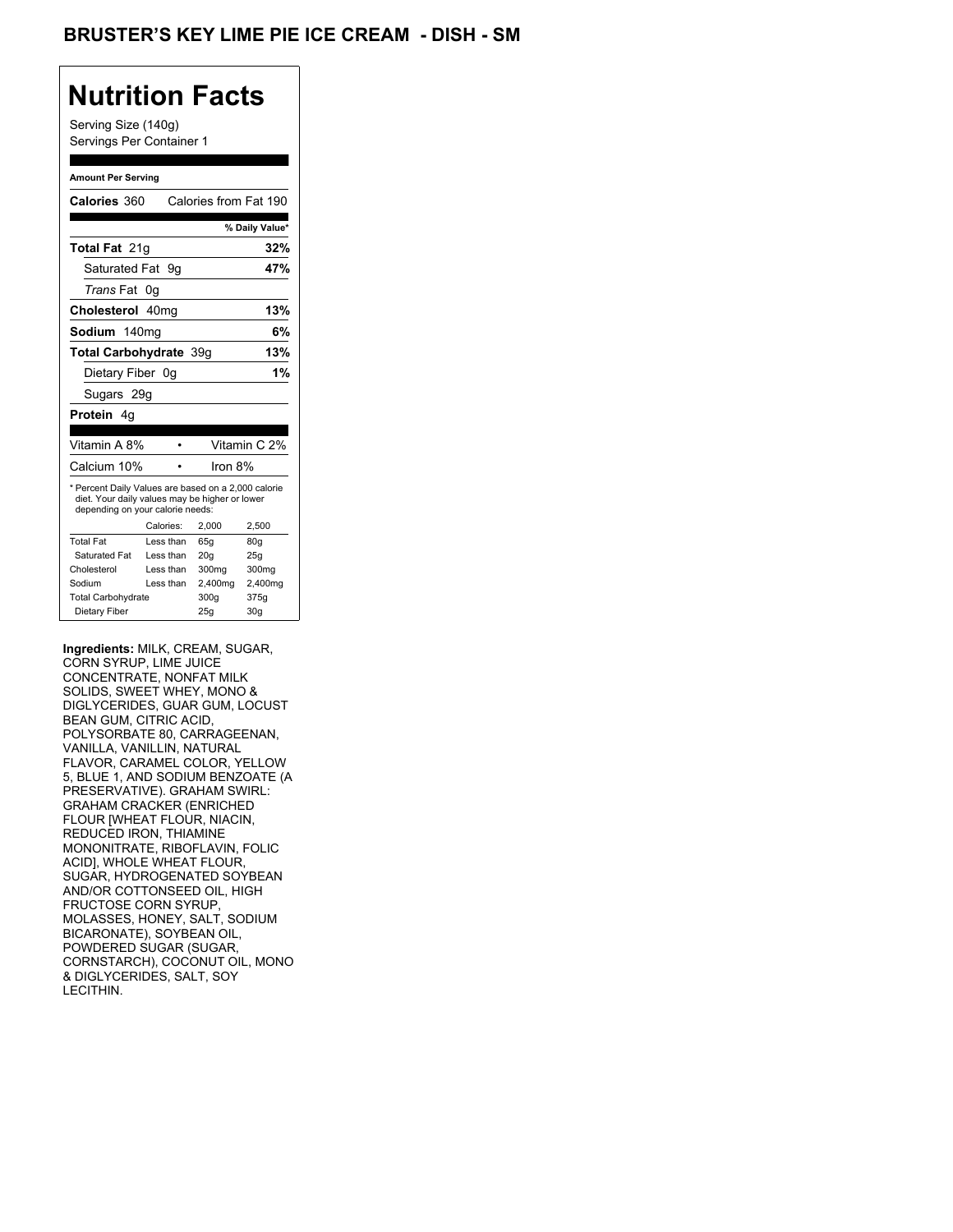## BRUSTER'S KEY LIME PIE ICE CREAM - DISH - REG

# Nutrition Facts

Serving Size (210g) Servings Per Container 1

#### Amount Per Serving

| Calories 540                                                                                                                              |                  | Calories from Fat 280 |                |
|-------------------------------------------------------------------------------------------------------------------------------------------|------------------|-----------------------|----------------|
|                                                                                                                                           |                  |                       | % Daily Value* |
| Total Fat 31q                                                                                                                             |                  |                       | 48%            |
| Saturated Fat 14g                                                                                                                         |                  |                       | 71%            |
| Trans Fat                                                                                                                                 | 0g               |                       |                |
| Cholesterol                                                                                                                               | 60 <sub>mg</sub> |                       | 20%            |
| Sodium 220mg                                                                                                                              |                  |                       | 9%             |
| Total Carbohydrate 59g                                                                                                                    |                  |                       | 20%            |
| Dietary Fiber 0g                                                                                                                          |                  |                       | 1%             |
| Sugars 44g                                                                                                                                |                  |                       |                |
| Protein<br>6g                                                                                                                             |                  |                       |                |
|                                                                                                                                           |                  |                       |                |
| Vitamin A 15%                                                                                                                             |                  |                       | Vitamin C 4%   |
| Calcium 15%                                                                                                                               |                  | Iron 10%              |                |
| * Percent Daily Values are based on a 2,000 calorie<br>diet. Your daily values may be higher or lower<br>depending on your calorie needs: |                  |                       |                |
|                                                                                                                                           |                  |                       |                |
|                                                                                                                                           | Calories:        | 2,000                 | 2,500          |
| <b>Total Fat</b>                                                                                                                          | Less than        | 65g                   | 80g            |
| Saturated Fat                                                                                                                             | Less than        | 20q                   | 25g            |
| Cholesterol                                                                                                                               | Less than        | 300mg                 | 300mg          |
| Sodium                                                                                                                                    | Less than        | 2,400mg               | 2,400mg        |
| <b>Total Carbohydrate</b>                                                                                                                 |                  | 300q                  | 375g           |

Ingredients: MILK, CREAM, SUGAR, CORN SYRUP, LIME JUICE CONCENTRATE, NONFAT MILK SOLIDS, SWEET WHEY, MONO & DIGLYCERIDES, GUAR GUM, LOCUST BEAN GUM, CITRIC ACID, POLYSORBATE 80, CARRAGEENAN, VANILLA, VANILLIN, NATURAL FLAVOR, CARAMEL COLOR, YELLOW 5, BLUE 1, AND SODIUM BENZOATE (A PRESERVATIVE). GRAHAM SWIRL: GRAHAM CRACKER (ENRICHED FLOUR [WHEAT FLOUR, NIACIN, REDUCED IRON, THIAMINE MONONITRATE, RIBOFLAVIN, FOLIC ACID], WHOLE WHEAT FLOUR, SUGAR, HYDROGENATED SOYBEAN AND/OR COTTONSEED OIL, HIGH FRUCTOSE CORN SYRUP, MOLASSES, HONEY, SALT, SODIUM BICARONATE), SOYBEAN OIL, POWDERED SUGAR (SUGAR, CORNSTARCH), COCONUT OIL, MONO & DIGLYCERIDES, SALT, SOY LECITHIN.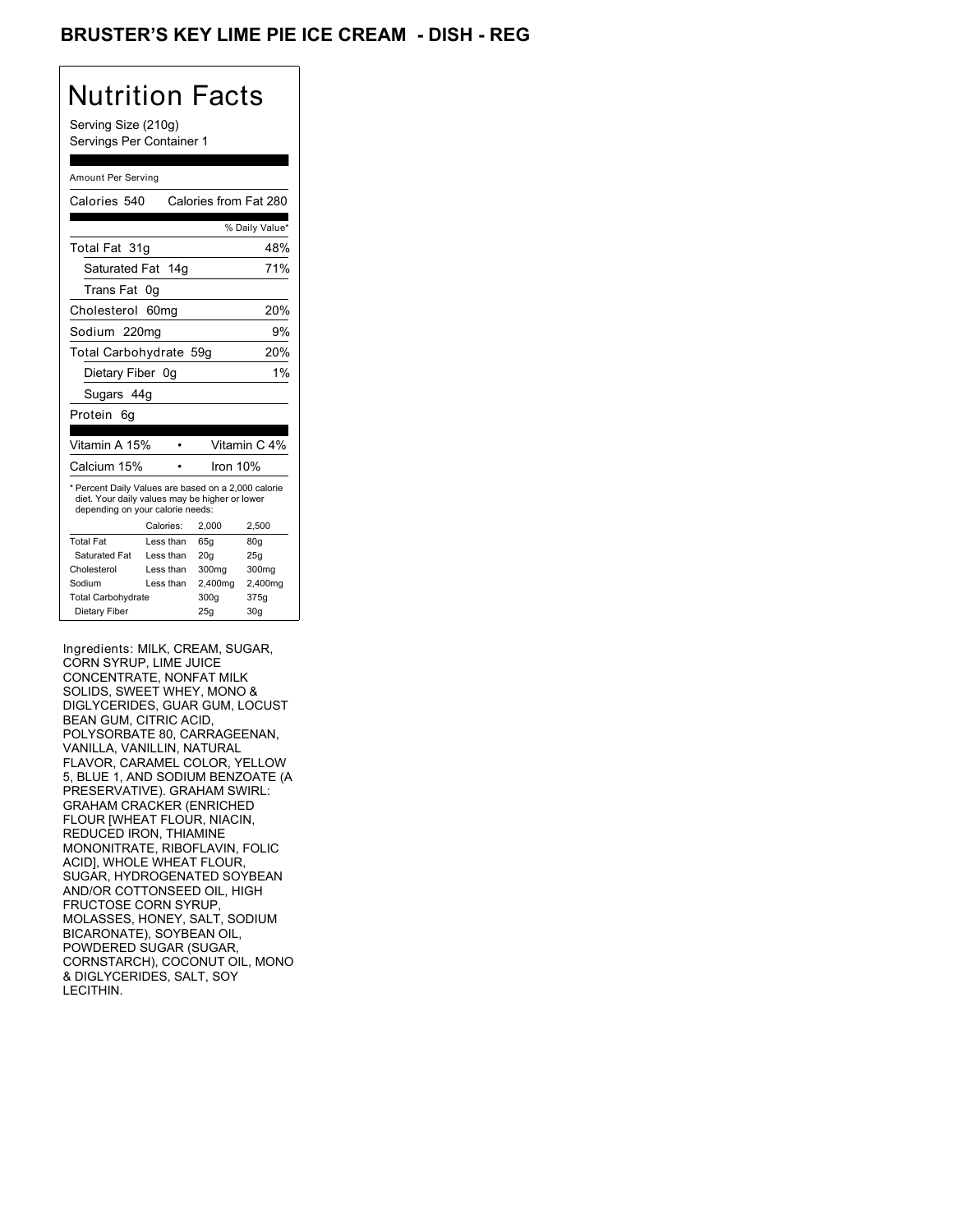## BRUSTER'S KEY LIME PIE ICE CREAM - DISH - LG

# Nutrition Facts

Serving Size (280g) Servings Per Container 1

#### Amount Per Serving

| Calories 720                                                                                                                              |                  | Calories from Fat 380 |                 |
|-------------------------------------------------------------------------------------------------------------------------------------------|------------------|-----------------------|-----------------|
|                                                                                                                                           |                  |                       | % Daily Value*  |
| Total Fat 42q                                                                                                                             |                  |                       | 64%             |
| Saturated Fat 19g                                                                                                                         |                  |                       | 94%             |
| Trans Fat                                                                                                                                 | 0g               |                       |                 |
| Cholesterol                                                                                                                               | 80 <sub>mq</sub> |                       | 26%             |
| Sodium 290mg                                                                                                                              |                  |                       | 12%             |
| Total Carbohydrate 78g                                                                                                                    |                  |                       | 26%             |
| Dietary Fiber 0g                                                                                                                          |                  |                       | 2%              |
| Sugars 59g                                                                                                                                |                  |                       |                 |
| Protein<br>8g                                                                                                                             |                  |                       |                 |
|                                                                                                                                           |                  |                       |                 |
| Vitamin A 20%                                                                                                                             |                  |                       | Vitamin C 4%    |
| Calcium 25%                                                                                                                               |                  | Iron 15%              |                 |
| * Percent Daily Values are based on a 2,000 calorie<br>diet. Your daily values may be higher or lower<br>depending on your calorie needs: |                  |                       |                 |
|                                                                                                                                           | Calories:        | 2,000                 | 2,500           |
| <b>Total Fat</b>                                                                                                                          | Less than        | 65q                   | 80g             |
| Saturated Fat                                                                                                                             | Less than        | 20 <sub>g</sub>       | 25g             |
| Cholesterol                                                                                                                               | Less than        | 300mg                 | 300mg           |
| Sodium                                                                                                                                    | Less than        | 2,400mg               | 2,400mg         |
| <b>Total Carbohydrate</b>                                                                                                                 |                  | 300q                  | 375g            |
| Dietary Fiber                                                                                                                             |                  | 25g                   | 30 <sub>g</sub> |

Ingredients: MILK, CREAM, SUGAR, CORN SYRUP, LIME JUICE CONCENTRATE, NONFAT MILK SOLIDS, SWEET WHEY, MONO & DIGLYCERIDES, GUAR GUM, LOCUST BEAN GUM, CITRIC ACID, POLYSORBATE 80, CARRAGEENAN, VANILLA, VANILLIN, NATURAL FLAVOR, CARAMEL COLOR, YELLOW 5, BLUE 1, AND SODIUM BENZOATE (A PRESERVATIVE). GRAHAM SWIRL: GRAHAM CRACKER (ENRICHED FLOUR [WHEAT FLOUR, NIACIN, REDUCED IRON, THIAMINE MONONITRATE, RIBOFLAVIN, FOLIC ACID], WHOLE WHEAT FLOUR, SUGAR, HYDROGENATED SOYBEAN AND/OR COTTONSEED OIL, HIGH FRUCTOSE CORN SYRUP, MOLASSES, HONEY, SALT, SODIUM BICARONATE), SOYBEAN OIL, POWDERED SUGAR (SUGAR, CORNSTARCH), COCONUT OIL, MONO & DIGLYCERIDES, SALT, SOY LECITHIN.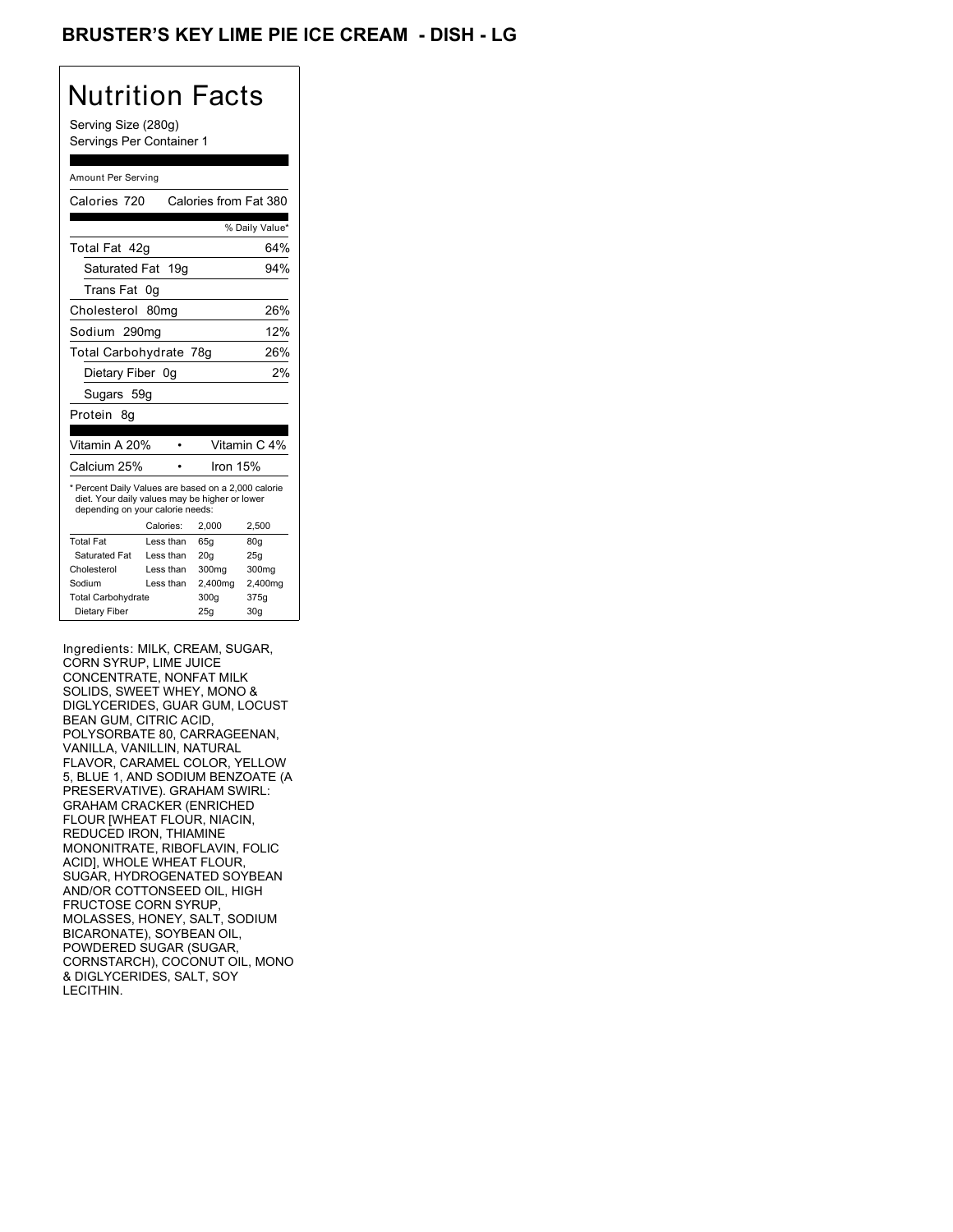## BRUSTER'S KEY LIME PIE ICE CREAM - SUGAR CONE - SM

# Nutrition Facts

Serving Size (153g) Servings Per Container 1

#### Amount Per Serving

| Calories 410           | Calories from Fat 190                               |       |
|------------------------|-----------------------------------------------------|-------|
|                        | % Daily Value*                                      |       |
| Total Fat 21g          |                                                     | 32%   |
| Saturated Fat 9q       |                                                     | 47%   |
| Trans Fat 0q           |                                                     |       |
| Cholesterol 40mg       |                                                     | 13%   |
| Sodium 160mg           |                                                     | 7%    |
| Total Carbohydrate 51g |                                                     | 17%   |
| Dietary Fiber 0g       |                                                     | $1\%$ |
| Sugars 32g             |                                                     |       |
| Protein 4q             |                                                     |       |
| Vitamin A 8%           | Vitamin C 2%                                        |       |
| Calcium 15%            | Iron $10%$                                          |       |
| diet.                  | * Percent Daily Values are based on a 2,000 calorie |       |

Ingredients: MILK, CREAM, SUGAR, CORN SYRUP, LIME JUICE CONCENTRATE, NONFAT MILK SOLIDS, SWEET WHEY, MONO & DIGLYCERIDES, GUAR GUM, LOCUST BEAN GUM, CITRIC ACID, POLYSORBATE 80, CARRAGEENAN, VANILLA, VANILLIN, NATURAL FLAVOR, CARAMEL COLOR, YELLOW 5, BLUE 1, AND SODIUM BENZOATE (A PRESERVATIVE). GRAHAM SWIRL: GRAHAM CRACKER (ENRICHED FLOUR [WHEAT FLOUR, NIACIN, REDUCED IRON, THIAMINE MONONITRATE, RIBOFLAVIN, FOLIC ACID], WHOLE WHEAT FLOUR, SUGAR, HYDROGENATED SOYBEAN AND/OR COTTONSEED OIL, HIGH FRUCTOSE CORN SYRUP, MOLASSES, HONEY, SALT, SODIUM BICARONATE), SOYBEAN OIL, POWDERED SUGAR (SUGAR, CORNSTARCH), COCONUT OIL, MONO & DIGLYCERIDES, SALT, SOY LECITHIN. SUGAR CONE: ENRICHED WHEAT FLOUR (ENRICHED WITH NIACIN, REDUCED IRON, THIAMIN MONONITRATE, RIBOFLAVIN, FOLIC ACID), TAPIOCA FLOUR, SUGAR, VEGETABLE SHORTENING (SOYBEAN AND/OR CANOLA OIL, MODIFIED PALM OIL, SOY LECITHIN, AND/OR PARTIALLY HYDROGENATED SOYBEAN OIL), OAT FIBER AND/OR VEGETABLE FIBER, SALT, CARAMEL COLOR, ARTIFICIAL FLAVOR, SOY LECITHIN.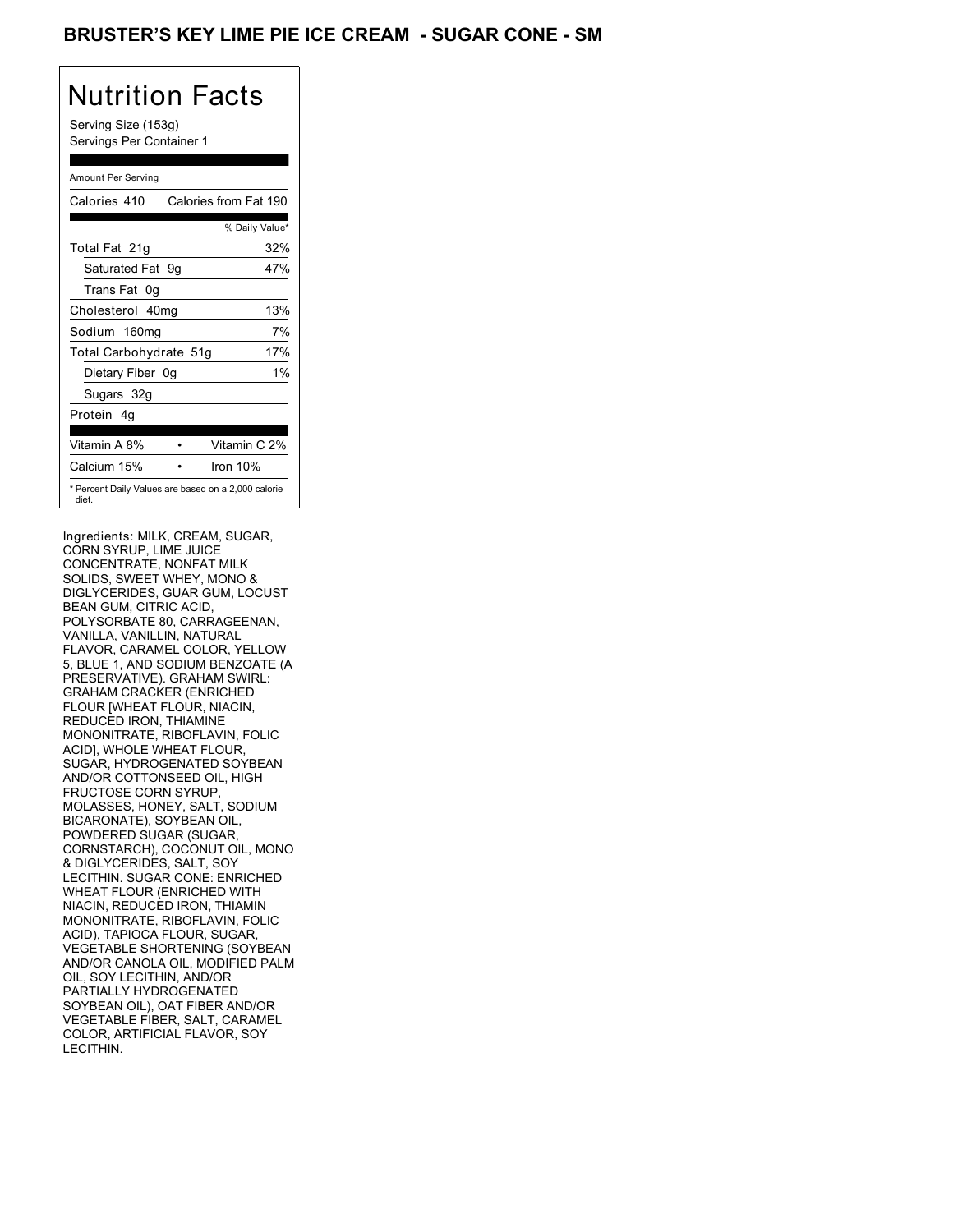## BRUSTER'S KEY LIME PIE ICE CREAM - SUGAR CONE - REG

# Nutrition Facts

Serving Size (223g) Servings Per Container 1

#### Amount Per Serving

| Calories 590           | Calories from Fat 280                               |
|------------------------|-----------------------------------------------------|
|                        | % Daily Value*                                      |
| Total Fat 32g          | 48%                                                 |
| Saturated Fat 14g      | 71%                                                 |
| Trans Fat 0q           |                                                     |
| Cholesterol 60mg       | 20%                                                 |
| Sodium 240mg           | 10%                                                 |
| Total Carbohydrate 71g | 24%                                                 |
| Dietary Fiber 0g       | $1\%$                                               |
| Sugars 47g             |                                                     |
| Protein 6q             |                                                     |
| Vitamin A 15%          | Vitamin C 4%                                        |
| Calcium 20%            | Iron $15%$                                          |
| diet.                  | * Percent Daily Values are based on a 2,000 calorie |

Ingredients: MILK, CREAM, SUGAR, CORN SYRUP, LIME JUICE CONCENTRATE, NONFAT MILK SOLIDS, SWEET WHEY, MONO & DIGLYCERIDES, GUAR GUM, LOCUST BEAN GUM, CITRIC ACID, POLYSORBATE 80, CARRAGEENAN, VANILLA, VANILLIN, NATURAL FLAVOR, CARAMEL COLOR, YELLOW 5, BLUE 1, AND SODIUM BENZOATE (A PRESERVATIVE). GRAHAM SWIRL: GRAHAM CRACKER (ENRICHED FLOUR [WHEAT FLOUR, NIACIN, REDUCED IRON, THIAMINE MONONITRATE, RIBOFLAVIN, FOLIC ACID], WHOLE WHEAT FLOUR, SUGAR, HYDROGENATED SOYBEAN AND/OR COTTONSEED OIL, HIGH FRUCTOSE CORN SYRUP, MOLASSES, HONEY, SALT, SODIUM BICARONATE), SOYBEAN OIL, POWDERED SUGAR (SUGAR, CORNSTARCH), COCONUT OIL, MONO & DIGLYCERIDES, SALT, SOY LECITHIN. SUGAR CONE: ENRICHED WHEAT FLOUR (ENRICHED WITH NIACIN, REDUCED IRON, THIAMIN MONONITRATE, RIBOFLAVIN, FOLIC ACID), TAPIOCA FLOUR, SUGAR, VEGETABLE SHORTENING (SOYBEAN AND/OR CANOLA OIL, MODIFIED PALM OIL, SOY LECITHIN, AND/OR PARTIALLY HYDROGENATED SOYBEAN OIL), OAT FIBER AND/OR VEGETABLE FIBER, SALT, CARAMEL COLOR, ARTIFICIAL FLAVOR, SOY LECITHIN.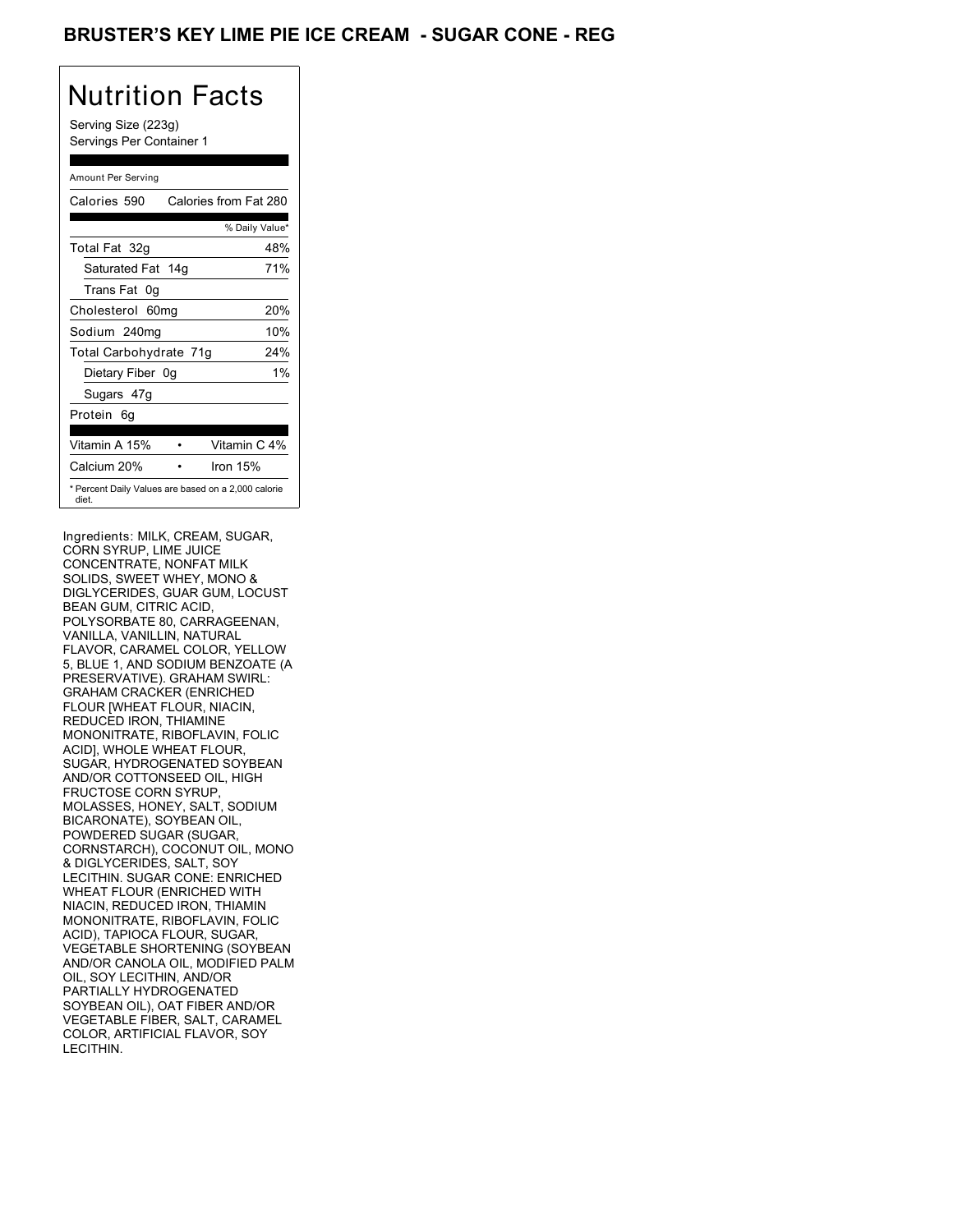## BRUSTER'S KEY LIME PIE ICE CREAM - SUGAR CONE - LG

# Nutrition Facts

Serving Size (293g) Servings Per Container 1

#### Amount Per Serving

| Calories 770           | Calories from Fat 380                               |
|------------------------|-----------------------------------------------------|
|                        | % Daily Value*                                      |
| Total Fat 42q          | 65%                                                 |
| Saturated Fat 19g      | 94%                                                 |
| Trans Fat 0q           |                                                     |
| Cholesterol 80mg       | 26%                                                 |
| Sodium 310mg           | 13%                                                 |
| Total Carbohydrate 90g | 30%                                                 |
| Dietary Fiber 0g       | 2%                                                  |
| Sugars 62g             |                                                     |
| Protein 8q             |                                                     |
| Vitamin A 20%          | Vitamin C 4%                                        |
| Calcium 25%            | Iron 15%                                            |
| diet.                  | * Percent Daily Values are based on a 2,000 calorie |

Ingredients: MILK, CREAM, SUGAR, CORN SYRUP, LIME JUICE CONCENTRATE, NONFAT MILK SOLIDS, SWEET WHEY, MONO & DIGLYCERIDES, GUAR GUM, LOCUST BEAN GUM, CITRIC ACID, POLYSORBATE 80, CARRAGEENAN, VANILLA, VANILLIN, NATURAL FLAVOR, CARAMEL COLOR, YELLOW 5, BLUE 1, AND SODIUM BENZOATE (A PRESERVATIVE). GRAHAM SWIRL: GRAHAM CRACKER (ENRICHED FLOUR [WHEAT FLOUR, NIACIN, REDUCED IRON, THIAMINE MONONITRATE, RIBOFLAVIN, FOLIC ACID], WHOLE WHEAT FLOUR, SUGAR, HYDROGENATED SOYBEAN AND/OR COTTONSEED OIL, HIGH FRUCTOSE CORN SYRUP, MOLASSES, HONEY, SALT, SODIUM BICARONATE), SOYBEAN OIL, POWDERED SUGAR (SUGAR, CORNSTARCH), COCONUT OIL, MONO & DIGLYCERIDES, SALT, SOY LECITHIN. SUGAR CONE: ENRICHED WHEAT FLOUR (ENRICHED WITH NIACIN, REDUCED IRON, THIAMIN MONONITRATE, RIBOFLAVIN, FOLIC ACID), TAPIOCA FLOUR, SUGAR, VEGETABLE SHORTENING (SOYBEAN AND/OR CANOLA OIL, MODIFIED PALM OIL, SOY LECITHIN, AND/OR PARTIALLY HYDROGENATED SOYBEAN OIL), OAT FIBER AND/OR VEGETABLE FIBER, SALT, CARAMEL COLOR, ARTIFICIAL FLAVOR, SOY LECITHIN.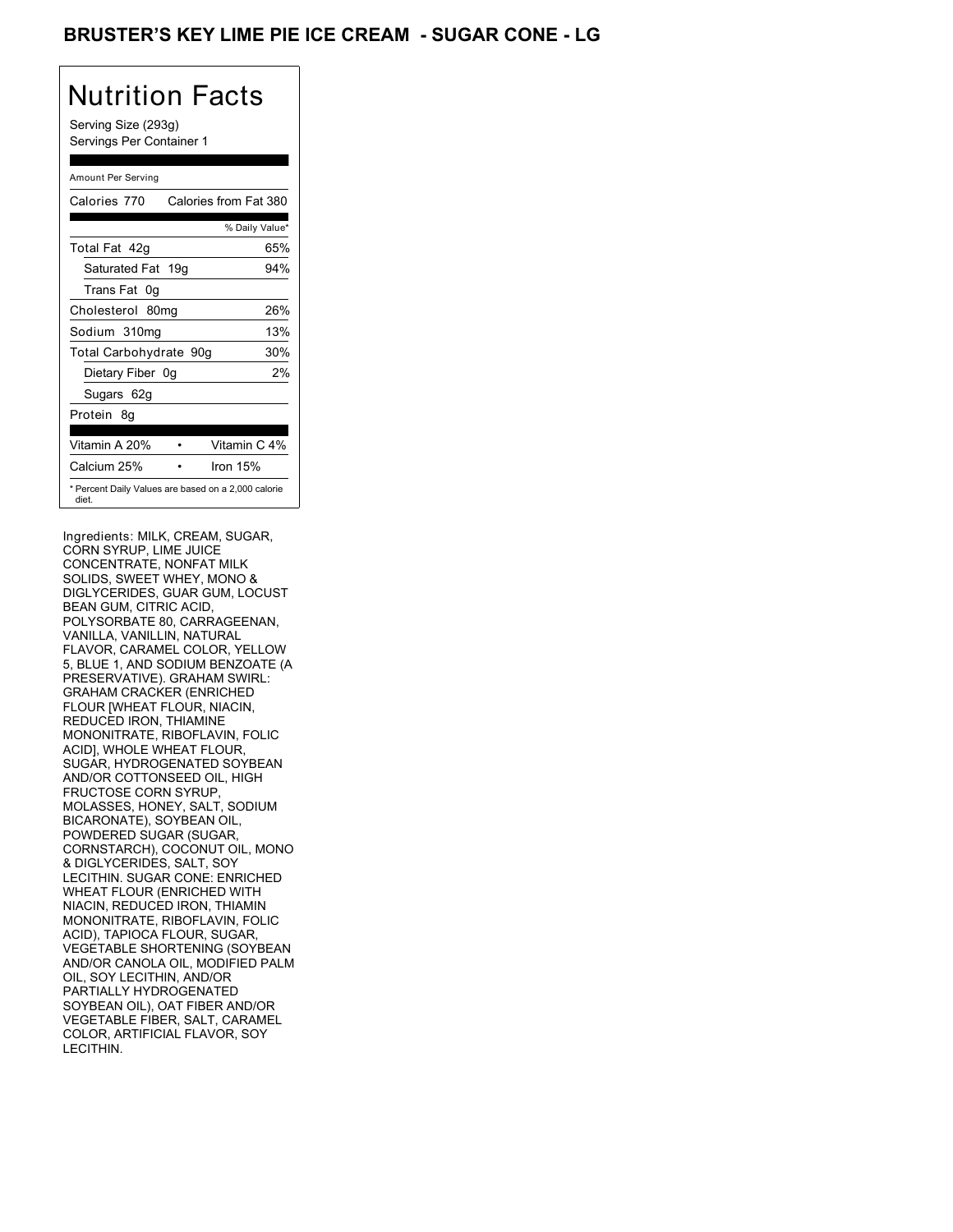## BRUSTER'S KEY LIME PIE ICE CREAM - CAKE CONE - SM

# Nutrition Facts

Serving Size (146g) Servings Per Container 1

#### Amount Per Serving

| Calories 380                                                 | Calories from Fat 190 |       |
|--------------------------------------------------------------|-----------------------|-------|
|                                                              | % Daily Value*        |       |
| Total Fat 21g                                                |                       | 32%   |
| Saturated Fat 9g                                             |                       | 47%   |
| Trans Fat 0q                                                 |                       |       |
| Cholesterol 40mg                                             |                       | 13%   |
| Sodium 150mg                                                 |                       | 6%    |
| Total Carbohydrate 44g                                       |                       | 15%   |
| Dietary Fiber 0g                                             |                       | $1\%$ |
| Sugars 29g                                                   |                       |       |
| Protein 4q                                                   |                       |       |
| Vitamin A 8%                                                 | Vitamin C 2%          |       |
| Calcium 10%                                                  | Iron 10%              |       |
| * Percent Daily Values are based on a 2,000 calorie<br>diet. |                       |       |

Ingredients: MILK, CREAM, SUGAR, CORN SYRUP, LIME JUICE CONCENTRATE, NONFAT MILK SOLIDS, SWEET WHEY, MONO & DIGLYCERIDES, GUAR GUM, LOCUST BEAN GUM, CITRIC ACID, POLYSORBATE 80, CARRAGEENAN, VANILLA, VANILLIN, NATURAL FLAVOR, CARAMEL COLOR, YELLOW 5, BLUE 1, AND SODIUM BENZOATE (A PRESERVATIVE). GRAHAM SWIRL: GRAHAM CRACKER (ENRICHED FLOUR [WHEAT FLOUR, NIACIN, REDUCED IRON, THIAMINE MONONITRATE, RIBOFLAVIN, FOLIC ACID], WHOLE WHEAT FLOUR, SUGAR, HYDROGENATED SOYBEAN AND/OR COTTONSEED OIL, HIGH FRUCTOSE CORN SYRUP, MOLASSES, HONEY, SALT, SODIUM BICARONATE), SOYBEAN OIL, POWDERED SUGAR (SUGAR, CORNSTARCH), COCONUT OIL, MONO & DIGLYCERIDES, SALT, SOY LECITHIN. CAKE CONE: ENRICHED WHEAT FLOUR (ENRICHED WITH NIACIN, REDUCED IRON, THIAMIN MONONITRATE, RIBOFLAVIN, FOLIC ACID), TAPIOCA FLOUR, SUGAR, VEGETABLE OIL SHORTENING (SOYBEAN AND/OR CANOLA OIL, MODIFIED PALM OIL, SOY LECITHIN, AND/OR PARTIALLY HYDROGENATED SOYBEAN OIL), LEAVENING (SODIUM BICARBONATE, AMMONIUM BICARBONATE), SALT, NATURAL FLAVOR, ANNATTO (VEGETABLE COLOR).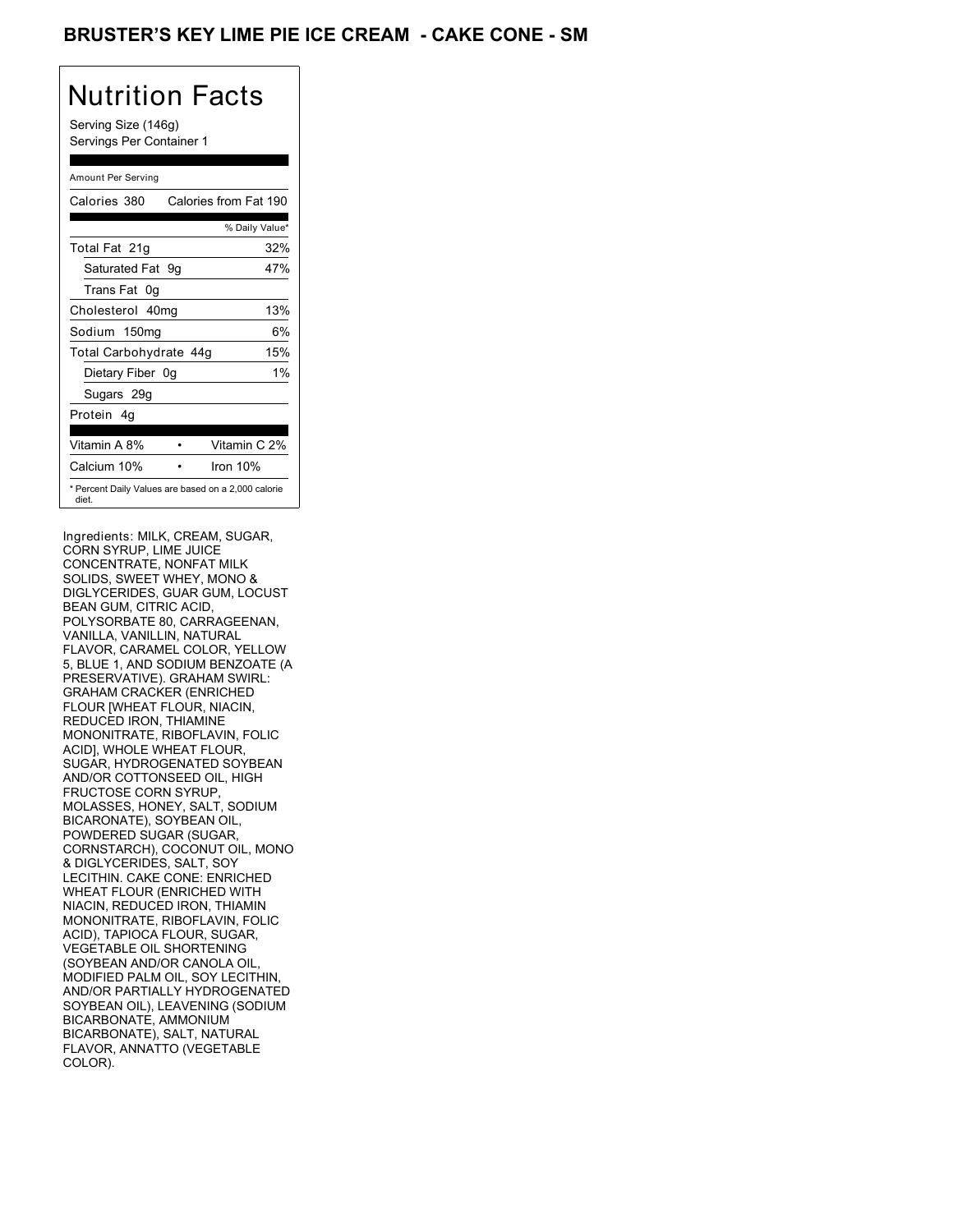## BRUSTER'S KEY LIME PIE ICE CREAM **- CAKE CONE - REG**

# Nutrition Facts

Serving Size (216g) Servings Per Container 1

#### Amount Per Serving

| Calories 560                                                 | Calories from Fat 280 |
|--------------------------------------------------------------|-----------------------|
|                                                              | % Daily Value*        |
| Total Fat 31g                                                | 48%                   |
| Saturated Fat 14g                                            | 71%                   |
| Trans Fat 0q                                                 |                       |
| Cholesterol 60mg                                             | 20%                   |
| Sodium 230mg                                                 | 9%                    |
| Total Carbohydrate 64g                                       | 21%                   |
| Dietary Fiber 0g                                             | $1\%$                 |
| Sugars 44g                                                   |                       |
| Protein 6q                                                   |                       |
| Vitamin A 15%                                                | Vitamin C 4%          |
| Calcium 15%                                                  | Iron $15%$            |
| * Percent Daily Values are based on a 2,000 calorie<br>diet. |                       |

Ingredients: MILK, CREAM, SUGAR, CORN SYRUP, LIME JUICE CONCENTRATE, NONFAT MILK SOLIDS, SWEET WHEY, MONO & DIGLYCERIDES, GUAR GUM, LOCUST BEAN GUM, CITRIC ACID, POLYSORBATE 80, CARRAGEENAN, VANILLA, VANILLIN, NATURAL FLAVOR, CARAMEL COLOR, YELLOW 5, BLUE 1, AND SODIUM BENZOATE (A PRESERVATIVE). GRAHAM SWIRL: GRAHAM CRACKER (ENRICHED FLOUR [WHEAT FLOUR, NIACIN, REDUCED IRON, THIAMINE MONONITRATE, RIBOFLAVIN, FOLIC ACID], WHOLE WHEAT FLOUR, SUGAR, HYDROGENATED SOYBEAN AND/OR COTTONSEED OIL, HIGH FRUCTOSE CORN SYRUP, MOLASSES, HONEY, SALT, SODIUM BICARONATE), SOYBEAN OIL, POWDERED SUGAR (SUGAR, CORNSTARCH), COCONUT OIL, MONO & DIGLYCERIDES, SALT, SOY LECITHIN. CAKE CONE: ENRICHED WHEAT FLOUR (ENRICHED WITH NIACIN, REDUCED IRON, THIAMIN MONONITRATE, RIBOFLAVIN, FOLIC ACID), TAPIOCA FLOUR, SUGAR, VEGETABLE OIL SHORTENING (SOYBEAN AND/OR CANOLA OIL, MODIFIED PALM OIL, SOY LECITHIN, AND/OR PARTIALLY HYDROGENATED SOYBEAN OIL), LEAVENING (SODIUM BICARBONATE, AMMONIUM BICARBONATE), SALT, NATURAL FLAVOR, ANNATTO (VEGETABLE COLOR).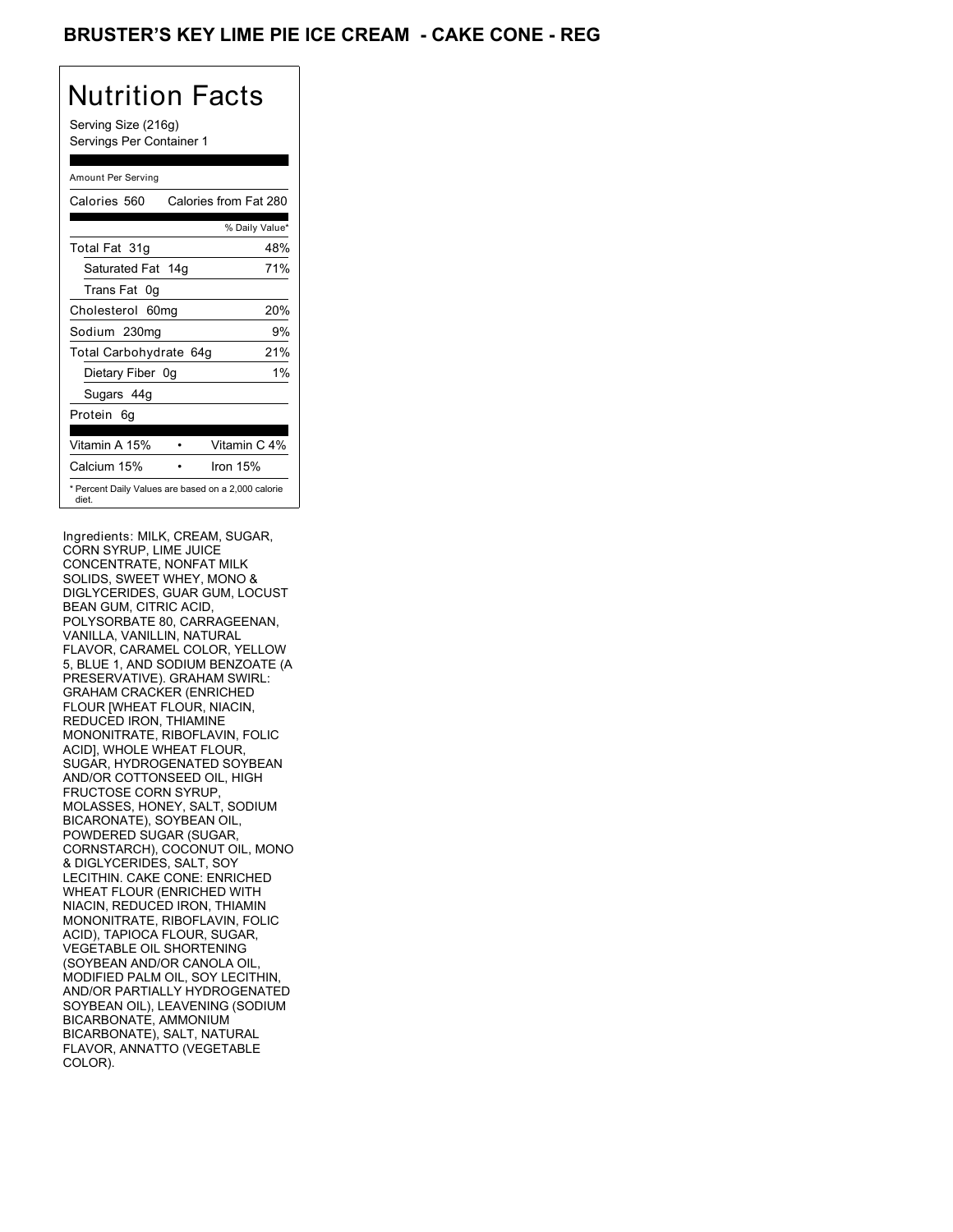## BRUSTER'S KEY LIME PIE ICE CREAM - CAKE CONE - LG

## Nutrition Facts

Serving Size (286g) Servings Per Container 1

#### Amount Per Serving

| Calories 740           | Calories from Fat 380                               |
|------------------------|-----------------------------------------------------|
|                        | % Daily Value*                                      |
| Total Fat 42q          | 64%                                                 |
| Saturated Fat 19g      | 94%                                                 |
| Trans Fat 0q           |                                                     |
| Cholesterol 80mg       | 26%                                                 |
| Sodium 300mg           | 12%                                                 |
| Total Carbohydrate 83g | 28%                                                 |
| Dietary Fiber 0g       | 2%                                                  |
| Sugars 59g             |                                                     |
| Protein 8q             |                                                     |
| Vitamin A 20%          | Vitamin C 4%                                        |
| Calcium 25%            | Iron 15%                                            |
| diet.                  | * Percent Daily Values are based on a 2,000 calorie |

Ingredients: MILK, CREAM, SUGAR, CORN SYRUP, LIME JUICE CONCENTRATE, NONFAT MILK SOLIDS, SWEET WHEY, MONO & DIGLYCERIDES, GUAR GUM, LOCUST BEAN GUM, CITRIC ACID, POLYSORBATE 80, CARRAGEENAN, VANILLA, VANILLIN, NATURAL FLAVOR, CARAMEL COLOR, YELLOW 5, BLUE 1, AND SODIUM BENZOATE (A PRESERVATIVE). GRAHAM SWIRL: GRAHAM CRACKER (ENRICHED FLOUR [WHEAT FLOUR, NIACIN, REDUCED IRON, THIAMINE MONONITRATE, RIBOFLAVIN, FOLIC ACID], WHOLE WHEAT FLOUR, SUGAR, HYDROGENATED SOYBEAN AND/OR COTTONSEED OIL, HIGH FRUCTOSE CORN SYRUP, MOLASSES, HONEY, SALT, SODIUM BICARONATE), SOYBEAN OIL, POWDERED SUGAR (SUGAR, CORNSTARCH), COCONUT OIL, MONO & DIGLYCERIDES, SALT, SOY LECITHIN. CAKE CONE: ENRICHED WHEAT FLOUR (ENRICHED WITH NIACIN, REDUCED IRON, THIAMIN MONONITRATE, RIBOFLAVIN, FOLIC ACID), TAPIOCA FLOUR, SUGAR, VEGETABLE OIL SHORTENING (SOYBEAN AND/OR CANOLA OIL, MODIFIED PALM OIL, SOY LECITHIN, AND/OR PARTIALLY HYDROGENATED SOYBEAN OIL), LEAVENING (SODIUM BICARBONATE, AMMONIUM BICARBONATE), SALT, NATURAL FLAVOR, ANNATTO (VEGETABLE COLOR).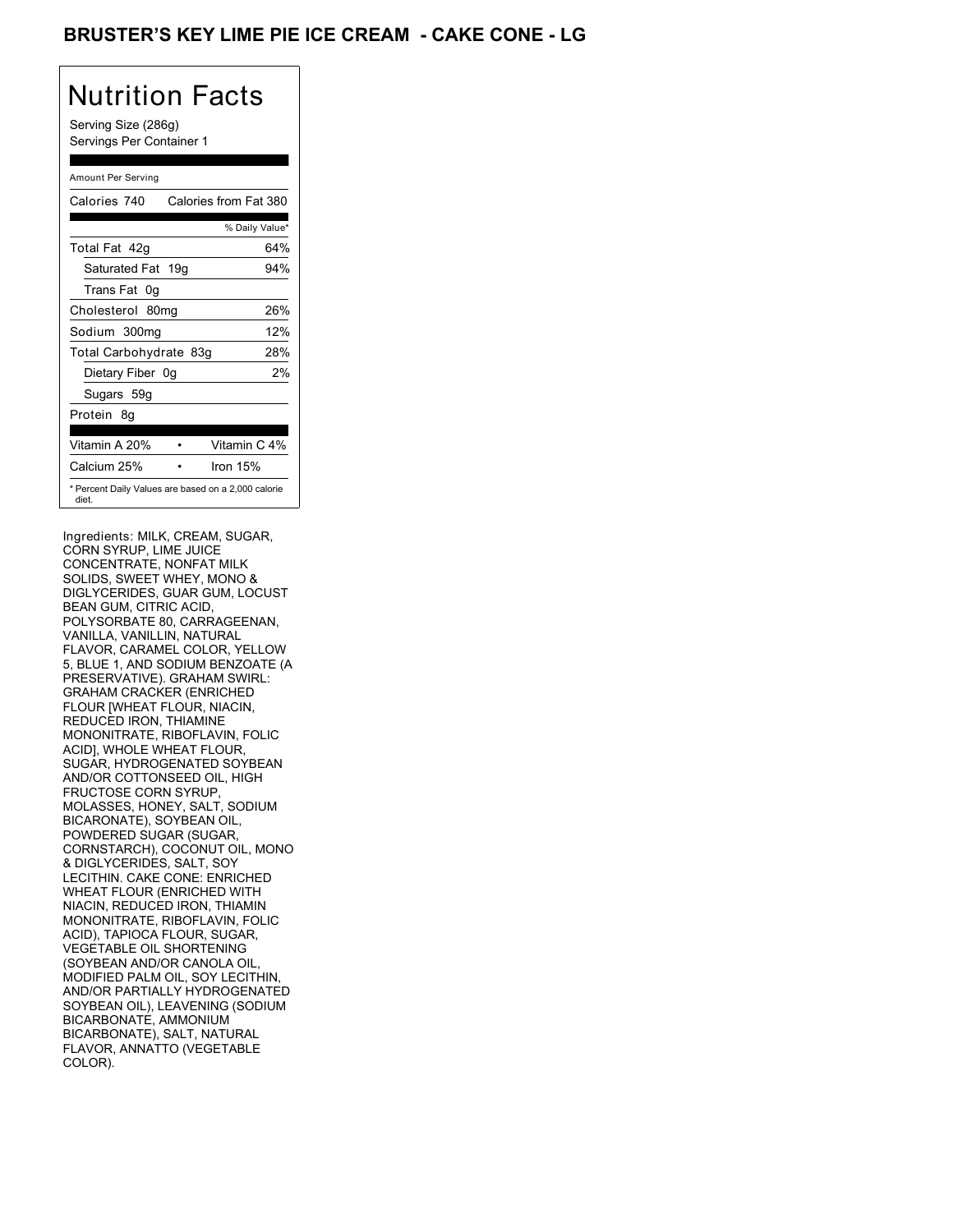## BRUSTER'S KEY LIME PIE ICE CREAM - WAFFLE CONE - SM

# Nutrition Facts

Serving Size (170g) Servings Per Container 1

#### Amount Per Serving

| Calories 480                                                 | Calories from Fat 220 |
|--------------------------------------------------------------|-----------------------|
|                                                              | % Daily Value*        |
| Total Fat 24g                                                | 37%                   |
| Saturated Fat 10g                                            | 51%                   |
| Trans Fat 0q                                                 |                       |
| Cholesterol 45mg                                             | 16%                   |
| Sodium 140mg                                                 | 6%                    |
| Total Carbohydrate 62g                                       | 21%                   |
| Dietary Fiber 0g                                             | $1\%$                 |
| Sugars 40g                                                   |                       |
| Protein 5q                                                   |                       |
| Vitamin A 8%                                                 | Vitamin C 2%          |
| Calcium 10%                                                  | Iron 10%              |
| * Percent Daily Values are based on a 2,000 calorie<br>diet. |                       |

Ingredients: MILK, CREAM, SUGAR, CORN SYRUP, LIME JUICE CONCENTRATE, NONFAT MILK SOLIDS, SWEET WHEY, MONO & DIGLYCERIDES, GUAR GUM, LOCUST BEAN GUM, CITRIC ACID, POLYSORBATE 80, CARRAGEENAN, VANILLA, VANILLIN, NATURAL FLAVOR, CARAMEL COLOR, YELLOW 5, BLUE 1, AND SODIUM BENZOATE (A PRESERVATIVE). GRAHAM SWIRL: GRAHAM CRACKER (ENRICHED FLOUR [WHEAT FLOUR, NIACIN, REDUCED IRON, THIAMINE MONONITRATE, RIBOFLAVIN, FOLIC ACID], WHOLE WHEAT FLOUR, SUGAR, HYDROGENATED SOYBEAN AND/OR COTTONSEED OIL, HIGH FRUCTOSE CORN SYRUP, MOLASSES, HONEY, SALT, SODIUM BICARONATE), SOYBEAN OIL, POWDERED SUGAR (SUGAR, CORNSTARCH), COCONUT OIL, MONO & DIGLYCERIDES, SALT, SOY LECITHIN. WAFFLE CONE: ENRICHED BLEACHED WHEAT FLOUR (ENRICHED WITH NIACIN, REDUCED IRON, THIAMIN MONONITRATE, RIBOFLAVIN, FOLIC ACID), SUGAR, VEGETABLE SHORTENING (PARTIALLY HYDROGENATED SOYBEAN AND COTTONSEED OILS), WHOLE EGG, ARTIFICIAL FLAVOR (INCLUDING MALTODEXTRIN, MODIFIED CORNSTARCH, BUTTER, BUTTERMILK), DEXTROSE, SOY LECITHIN, ARTIFICIAL VANILLA FLAVOR.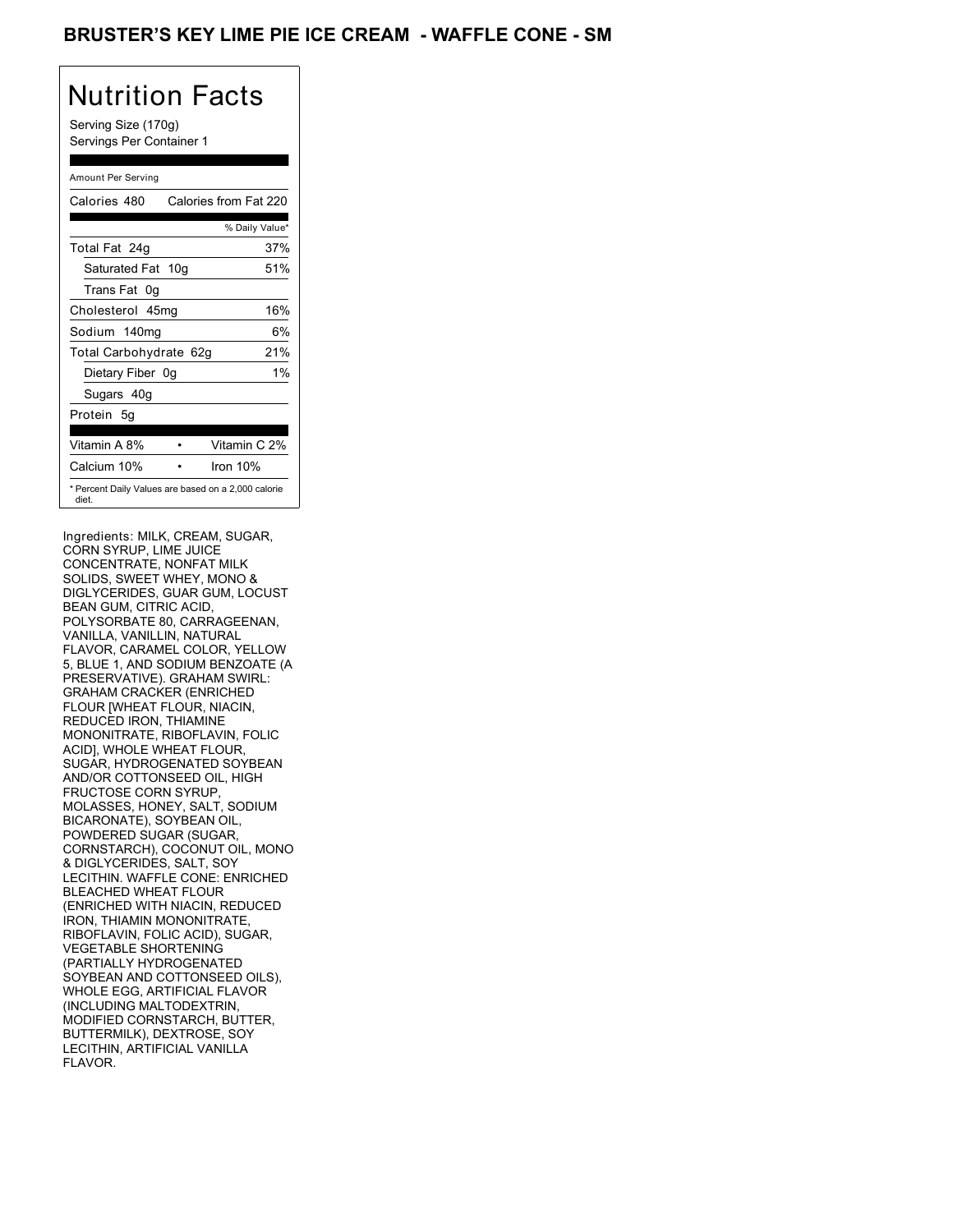## BRUSTER'S KEY LIME PIE ICE CREAM - WAFFLE CONE - REG

# Nutrition Facts

Serving Size (240g) Servings Per Container 1

#### Amount Per Serving

| Calories 660           | Calories from Fat 310                               |
|------------------------|-----------------------------------------------------|
|                        | % Daily Value*                                      |
| Total Fat 34g          | 53%                                                 |
| Saturated Fat 15g      | 75%                                                 |
| Trans Fat 0q           |                                                     |
| Cholesterol 65mg       | 22%                                                 |
| Sodium 220mg           | 9%                                                  |
| Total Carbohydrate 81g | 27%                                                 |
| Dietary Fiber 0g       | $1\%$                                               |
| Sugars 54g             |                                                     |
| Protein 7q             |                                                     |
| Vitamin A 15%          | Vitamin C 4%                                        |
| Calcium 15%            | Iron 15%                                            |
| diet.                  | * Percent Daily Values are based on a 2,000 calorie |

Ingredients: MILK, CREAM, SUGAR, CORN SYRUP, LIME JUICE CONCENTRATE, NONFAT MILK SOLIDS, SWEET WHEY, MONO & DIGLYCERIDES, GUAR GUM, LOCUST BEAN GUM, CITRIC ACID, POLYSORBATE 80, CARRAGEENAN, VANILLA, VANILLIN, NATURAL FLAVOR, CARAMEL COLOR, YELLOW 5, BLUE 1, AND SODIUM BENZOATE (A PRESERVATIVE). GRAHAM SWIRL: GRAHAM CRACKER (ENRICHED FLOUR [WHEAT FLOUR, NIACIN, REDUCED IRON, THIAMINE MONONITRATE, RIBOFLAVIN, FOLIC ACID], WHOLE WHEAT FLOUR, SUGAR, HYDROGENATED SOYBEAN AND/OR COTTONSEED OIL, HIGH FRUCTOSE CORN SYRUP, MOLASSES, HONEY, SALT, SODIUM BICARONATE), SOYBEAN OIL, POWDERED SUGAR (SUGAR, CORNSTARCH), COCONUT OIL, MONO & DIGLYCERIDES, SALT, SOY LECITHIN. WAFFLE CONE: ENRICHED BLEACHED WHEAT FLOUR (ENRICHED WITH NIACIN, REDUCED IRON, THIAMIN MONONITRATE, RIBOFLAVIN, FOLIC ACID), SUGAR, VEGETABLE SHORTENING (PARTIALLY HYDROGENATED SOYBEAN AND COTTONSEED OILS), WHOLE EGG, ARTIFICIAL FLAVOR (INCLUDING MALTODEXTRIN, MODIFIED CORNSTARCH, BUTTER, BUTTERMILK), DEXTROSE, SOY LECITHIN, ARTIFICIAL VANILLA FLAVOR.